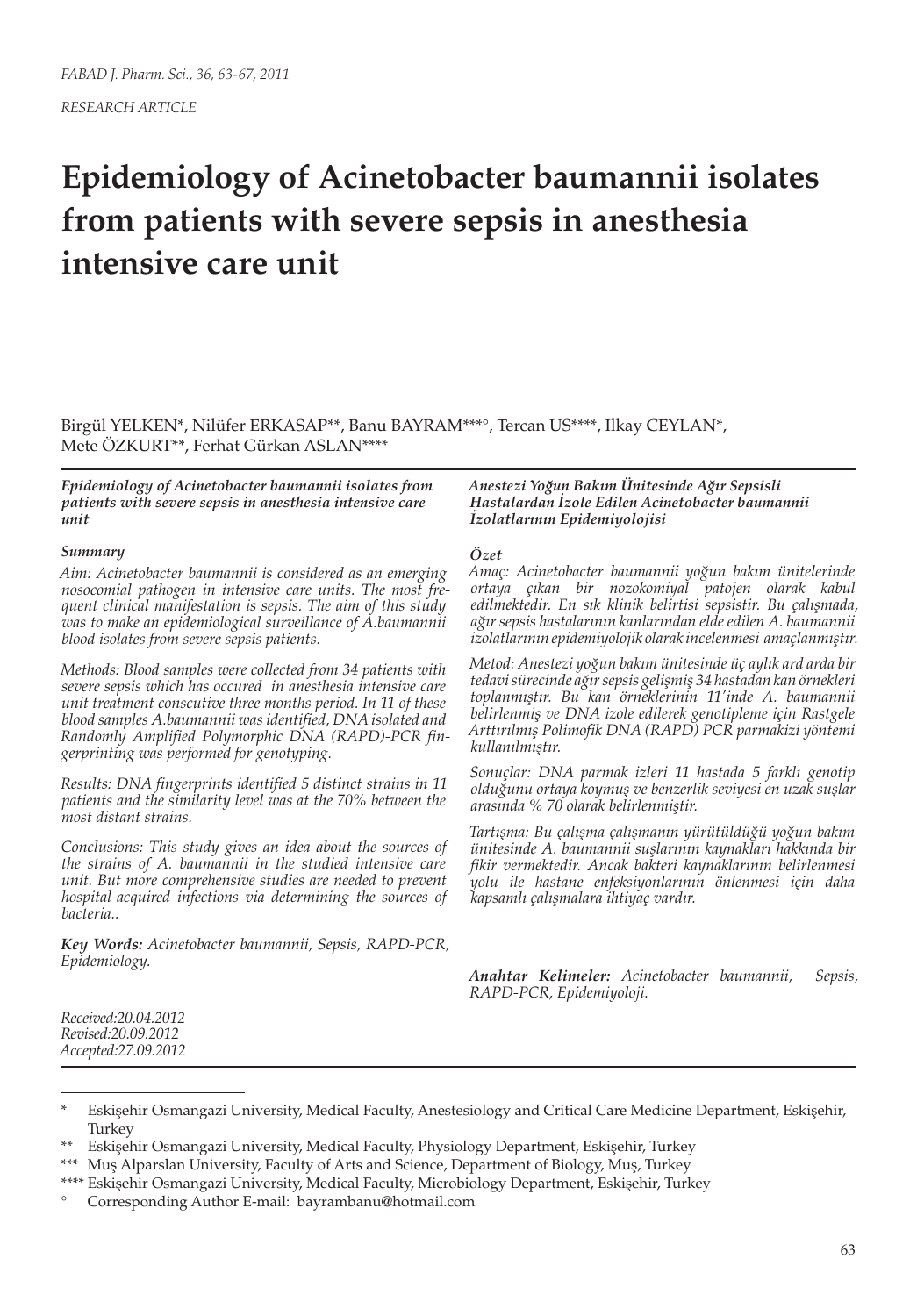### **INTRODUCTION**

*Acinetobacter* are strictly aerobic gram negative coccobacilli that are widely distributed in soil and water, but also commonly found in the hospital environment (1). Genus *Acinetobacter baumannii* is considered as an emerging nosocomial pathogen in intensive care units. The most frequent clinical manifestation is sepsis and a fulminating course is observed when the patient presents with septic shock (2-5). Hospital-acquired infections caused by *A. baumannii* cause serious economic loss and a high mortality rate. In the control of the hospital-acquired infections, it is crucial that the clonal relationships between epidemic species and strains are determined and that the source is found for related strains (6). Discriminating and reproducible methods are required for the identification of pathogenic isolates to determine the origins of infection, the routes of transmission, and the duration of their persistence (7,8). A DNA fingerprinting analysis method based on randomly amplified polymorphic DNA (RAPD) is being used increasingly in many microbiology laboratories for epidemiological typing of an everincreasing range of bacteria (9,10). The aim of this study was: revealing the source and mode of transmission of *A. baumannii* and emphasizing the significance of environmental contamination in our intensive care unit.

## **MATERIAL AND METHODS**

Blood samples were collected from 34 patients with severe sepsis that has developed in intensive care unit treatment consecutive three months period (April-May-June 2011) from the Department of Anesthesiology and Reanimation, Medical Faculty, Eskisehir Osmangazi University. Informed consent in accordance with the study protocol, approved by the ethics committee of Medical Faculty, Eskisehir Osmangazi University, Eskisehir, was obtained from each patient.

Blood samples in Bactec Plus (30 ml) blood culture bottles were placed appropriately in Bactec 9240 automated blood culture device. Samples with breeding signal as a result of fluorometric meauserement of Bactec 9240 automated blood culture device during the incubation process

care unit **Patient Number Reason** 

until DNA isolation.

| 1  | Multiple Trauma                   |
|----|-----------------------------------|
| 2  | Postoperative Respiratory Failure |
| 3  | Multiple Trauma                   |
| 4  | Multiple Trauma                   |
| 5  | Post Resuscitation Syndrome       |
| 6  | Multiple Trauma                   |
| 7  | Anterior Myocardial Infarction    |
| 8  | Multiple Trauma                   |
| 9  | Post Resuscitation Syndrome       |
| 10 | Postoperative Respiratory Failure |
| 11 | Multiple Trauma                   |

Bacterial DNA isolation was carried out according to kit procedure (Vivantis, Malesia). RAPD-PCR was performed in a 50 μl reaction mixture containing 1-2 μl of template DNA, 10X PCR buffer, 2 mM dNTP, 5 U of Taq DNA polymerase, 25 mM  ${ {\rm MgCl}_2}$  and 100 pmol of each primer. These primers were for M13 5' -GAGGGTGGCGGTTCT-3' and for DAF4 5'-CGGCAGCGCC-3' (Biomers, Germany). DNA amplification fingerprinting (DAF) and core region of bacteriophage M13 is a strategy for genetic typing and mapping that uses one or more very short  $(≥5$  nt) arbitrary oligonucleotides to direct the enzymatic amplification of discrete portions of a DNA template resulting in a spectrum of products characteristic of the DNA starting material (11). These patterns are strain specific and useful for epidemiological typing (12). Thus, RAPD analysis is a useful approach to resolve urgent questions regarding the possible epidemiological relatedness of small sets of strains at the hospital

**Table 1.** Reasons of patients for being in intensive

were inoculated to mediums with blood, Eosin Methylene-blue (EMB) and chocolate. Breeding colonies in the mediums were purely passaged and processed for identification and antibiotic sensitivity. In 11 of blood samples *A. baumannii* was identified. Reasons of patients for being in intensive care unit are given in Table 1. Identified strains were stored purely in skim milk at -70 °C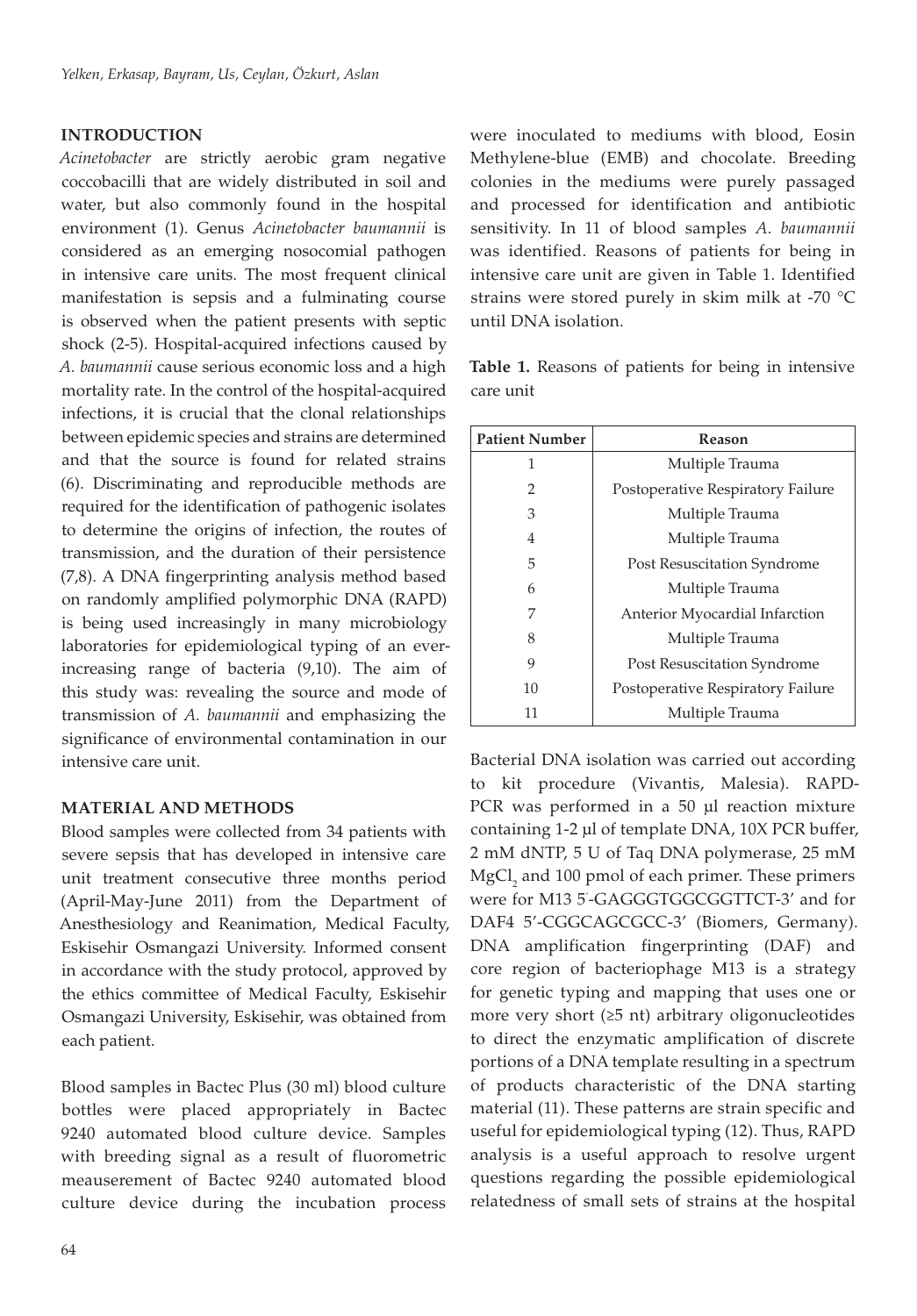level. However, it is not useful for longitudinal or interlaboratory studies with large numbers of strains (13). The PCR reaction was performed in a thermo cycler (Corbett Palm Cycler, Australia) using the following cyclic conditions: 2 cycles with denaturation at 94°C for 5 min, annealing at 40°C for 5 min, extension at 72 °C for 5 min and 40 cyles with denaturation at 94°C for 1 min, annealing at 40 °C for 1 min, extension at 72 °C for 2 min adapted to Vila et al (14). The PCR products were separated in 2% agarose gel with 4 µL of ethidium bromide (10mg/ml), and then were visualized using a CCD camera (Wealtec Dolphin-DOC). Gel photograph of RAPD-PCR fingerprinting patterns were loaded to TotalLab TL120 program (Shimadzu Biotech). DNA bands of patterns were signed and base pair (bp) lengths were calculated by programme according to 100 bp DNA marker (Vivantis, Malesia) which was used as a control (Because of the feature of the programme DNA marker and bp lengths of DNA bands are not shown in Figure of dendrogram). After calculation of bp lengths, dendrogram of RAPD-PCR patterns derived by the programme. Patterns which showed 100% similarity considered to be the same genotype.

#### **RESULTS**

A dendrogram is a branching diagram representing a hierarchy of categories based on degree of similarity or number of shared characteristics especially in biological taxonomy. In this study dendrogram of the RAPD-PCR fingerprinting patterns yielded 5 genotypes in 11 patients. The numbers on horizontal of the dendrogram are percentages of similarity and the numbers on vertical of the dendrogram are patient numbers (PN). Genotype 1, 4 and 5 were found in one patient PN 5, 2 and 9 respectively. Genotype 2 was found in four patient (PN: 1,3,6,7) and genotype 3 was found in four patients (PN: 4,8,10,11) at the 100 % similarity level. The similarity level was at the 70% between the most distant genotypes 4 an 5. The similarity level was at the 94 % between the most nearest genotypes 1 an 2 (Figure 1).

#### **DISCUSSION**

We detected 5 different *A. baumannii* genotypes in 11 blood isolates in our study within a period of 3 months. But we did not obtain cultures from the hands of healthcare professionals and the materials in intensive care unit. So emergency of genotype 2 and genotype 3 in four patients should be



**Figure 1.** Dendrogram derived from analysis of the RAPD-PCR patterns of *A. baumannii*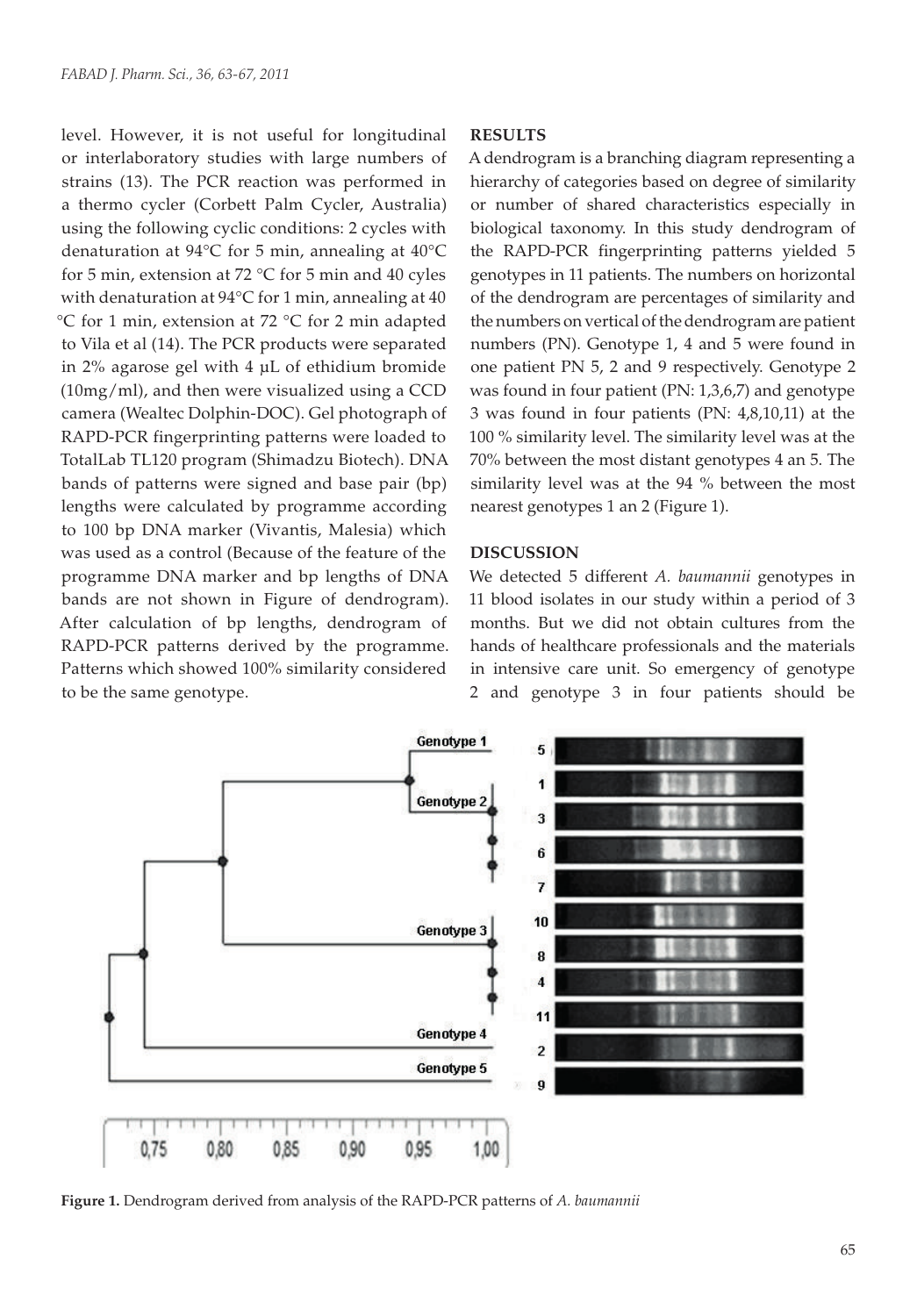explained with cross-contamination, environmental contamination, and airborne transmission in our intensive care unit. We also did not obtain cultures from other departments of our hospital. Genotype 1, 4 and 5 were found in one patient and this situation should be explained with patient transfer from other departments. There have been various studies reporting that cross-contamination, patient transfer, environmental contamination, and airborne transmission play important roles in epidemics of *A. baumannii* infection.(6,15-17). In further studies to identifiy sources of *A. Baumannii*, samples from the hospital and intensive care unit environment and from the hands of staff may be isolated for RAPD-PCR fingerprinting. Thus after the disinfection of the sources of *A. Baumannii,* spread of *A. baumannii* and infections like sepsis in intensive care unit due to *A. baumannii* could be prevented. Akalın et al. also reported antibiotic susceptibility profiles of the detected genotypes of *A. baumannii* during 3 consecutive study periods (6). Antibiotic susceptibility profiles and long term studies should also be considered for futher studies.

When we compared the RAPD-PCR fingerprinting method used in our study with other molecular methods; there have been other molecular epidemiological studies of *A. baumannii* performed by both Pulsed field gel electrophoresis (PFGE) and RAPD-PCR fingerprinting. Bou et al. showed that PFGE is superior to RAPD-PCR fingerprinting RAPD-PCR fingerprinting (18). But in another study, it was shown that the separating potential of PFGE and RAPD-PCR fingerprinting is similar (19).

As a conclusion this study gives an idea about the source of the strains of *A. baumannii* in the studied intensive care unit. But more comprehensive studies are needed to prevent hospital-acquired infections via determining the sources of bacteria.

## **Conflict of Interest**

The authors declare that they have no conflict of interest.

## **REFERENCES**

- 1. Karah N, Haldorsen B, Hegstad K, Simonsen GS, Sundsfjord A, Samuelsen Ø. On behalf of the Norwegian study group of Acinetobacter species identification and molecular characterization of Acinetobacter spp. blood culture isolates from Norway. *J Antimicrob Chemother* 66:738–744, 2011.
- 2. Erridge C, Moncayo-Nieto OL, Morgan R, Young M, Poxton IR. Acinetobacter baumannii lipopolysaccharides are potent stimulators of human monocyte activation via toll-like receptor 4 signalling. *J Med Microbiol* 56:165–171, 2007.
- 3. Nemec A, Krizova L, Maixnerova M, Diancourt L, Reijden TJK, Brisse S, Peterhans van den Broek P, Dijkshoorn L. Emergence of carbapenem resistance in Acinetobacter baumannii in the Czech Republic is associated with the spread of multidrugresistant strains of European clone II*. J Antimicrob Chemother* 62:484–489, 2008.
- 4. Zarrilli R, Giannouli M, Tomasone1 F, Triassi M, Tsakris A. Carbapenem resistance in Acinetobacter baumannii: the molecular epidemic features of an emerging problem in health care facilities. J Infect Dev Ctries 3:335-341, 2009.
- 5. Chang HL, Tang CH, Hsu YM, Wan L, Chang YF, Lin CT, Tseng YR, Lin YJ, Sheu JJ, Lin CW, Chang YC, Ho MW, Lin CD, Ho CM, Lai CH. Nosocomial outbreak of infection with multidrug-resistant Acinetobacter baumannii in a medical center in Taiwan. *Infect Control Hosp Epidemiol* 30:34-38, 2009.
- 6. Akalin H, Özakın C, Gedikoğlu S. Epidemiology of *Acinetobacter baumannii* in a University Hospital in Turkey. *Infect Control Hosp Epidemiol*  27:404-408, 2006.
- 7. Kotsaki A, Giamarellos-Bourboulis EJ. Molecular diagnosis of sepsis. *Expert Opin Med Diagn* 6:209- 219, 2012.
- 8. Tenover FC, Arbeit RD, Goering RV, Mickelsen PA, Murray BE, Persing DH, Swaminathan B. Interpreting chromosomal DNA restriction patterns produced by pulsed-field gel electrophoresis: criteria for bacterial strain typing. *J Clin Microbiol* 33:2233-2239, 1995.